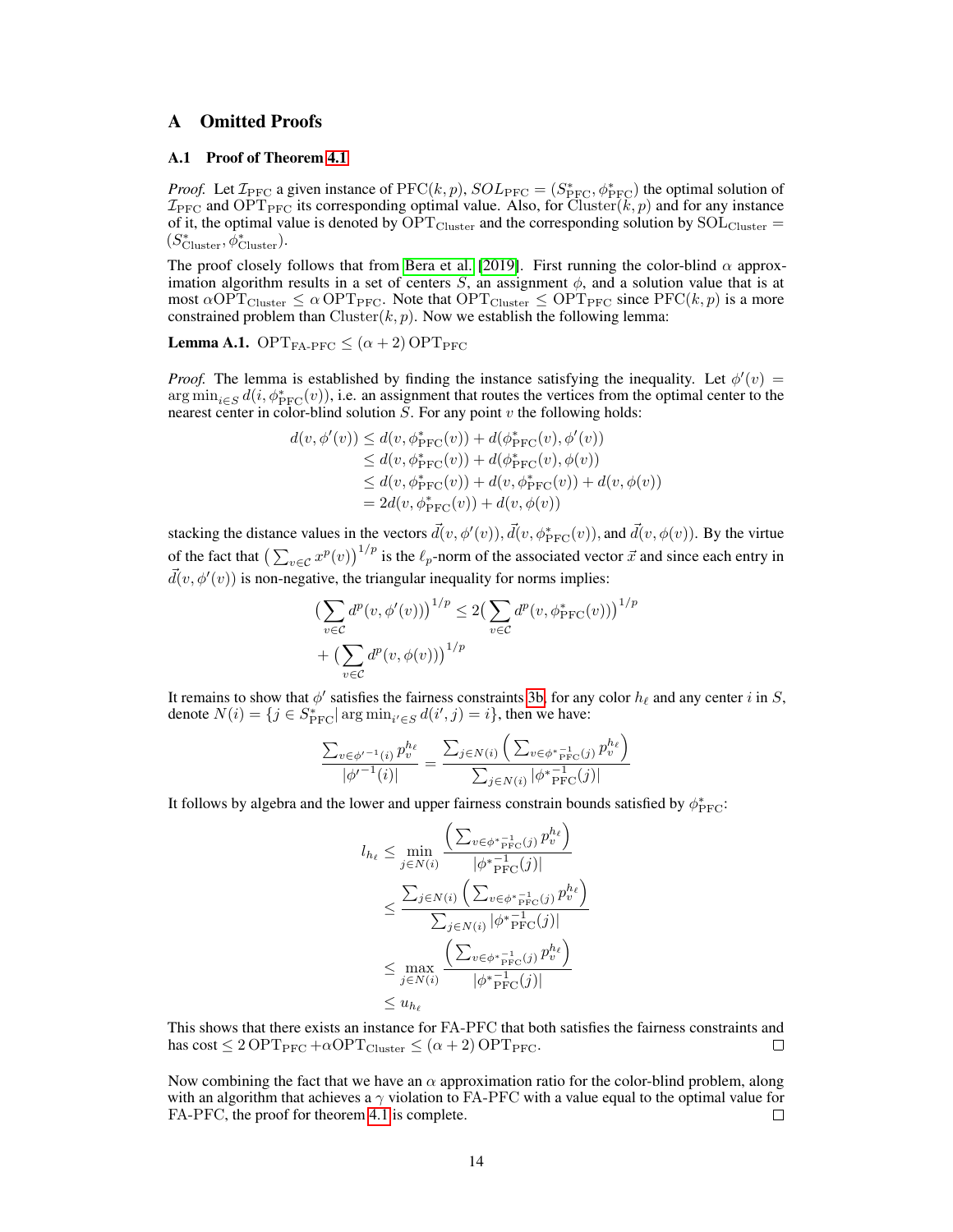#### <span id="page-1-0"></span>A.2 General Theorem for Lower Bounded Deterministic Fair Clustering

Before stating the theorem and proof, we introduce some definitions. Let FA-PFC-LB denote the fair assignment problem with lower bounded cluster sizes. Specifically, in FA-PFC-LB $(S, p, L)$  we are given a set of clusters S and we seek to find an assignment  $\phi : C \to S$  so that the fairness constraints 8b are satisfied, in addition to constraint 8c for lower bounding the cluster size by at least L.

Note that although we care about the deterministic case, the statement and proof hold for the probabilistic case. Since the deterministic case is a special case of the probabilistic, the proof follows for the deterministic case as well.

Theorem A.1. *Given an* α *approximation algorithm for the color blind clustering problem* Cluster(k, p) and a  $\gamma$  *violating algorithm for the fair assignment problem with lower bounded cluster sizes* FA-PFC-LB $(S, p, L)$ *, a solution with approximation ratio*  $\alpha + 2$  *and violation at most* γ *can be achieved for the deterministic fair clustering problem with lower bounded cluster size*  $\mathrm{DFC}_{\mathrm{LB}}(k,p).$ 

*Proof.* First running the color-blind  $\alpha$  approximation algorithm results in a set of centers S, an assignment  $\phi$ , and a solution value that is at most  $\alpha$ OPT<sub>Cluster</sub>  $\leq \alpha$  OPT<sub>DFC<sub>LB</sub>.</sub>

Now we establish the equivalent to lemma [A.1](#page-0-0) for this problem:

Lemma A.2. *For the fair assignment problem with lower bounded cluster sizes* FA-PFC-LB*, we have that*  $\text{OPT}_{\text{FA-PPC-LB}} \leq (\alpha + 2) \text{OPT}_{\text{DFC}_{\text{LB}}}$ 

*Proof.* The proof is very similar to the proof for lemma [A.1.](#page-0-0) Letting  $SOL<sup>*</sup><sub>DFCLB</sub>$  =  $(S_{\text{DFC}_{\text{LB}}}^*, \phi_{\text{DFC}_{\text{LB}}}^*)$  denote the optimal solution to  $\text{DFC}_{\text{LB}}$  with optimal value  $\text{OPT}_{\text{DFC}_{\text{LB}}}$ . Similarly, define the assignment  $\phi'(v) = \arg \min_{i \in S} d(i, \phi^*_{\text{DFC}_{\text{LB}}}(v))$ , i.e. an assignment which routs vertices from the optimal center to the closest center in the color-blind solution. By identical arguments to those in the proof of lemma [A.1,](#page-0-0) it follows that:

$$
\left(\sum_{v \in \mathcal{C}} d^p(v, \phi'(v))\right)^{1/p} \le 2\left(\sum_{v \in \mathcal{C}} d^p(v, \phi^*_{\text{DFC}_{\text{LB}}}(v))\right)^{1/p} + \left(\sum_{v \in \mathcal{C}} d^p(v, \phi(v))\right)^{1/p}
$$

and that:

$$
l_{h_{\ell}} \le \frac{\sum_{v \in \phi'^{-1}(i)} p_v^{h_{\ell}}}{|\phi'^{-1}(i)|} \le u_{h_{\ell}}
$$

What remains is to show that each cluster is lower bounded by  $L$ . Here we note that a center in  $S$ will either be allocated the vertices of one or more centers in  $S_{\text{DFC}_{\text{LB}}}^*$  or it would not be allocated any vertices at all. If it is not allocated any vertices, then it is omitted as a center (since no vertices are assigned to it). If vertices for a center or more are routed to it, then it will have a cluster of size  $\sum_{j \in N(i)} |\phi^*_{\text{DFC}_{\text{LB}}}(j)| \geq L$ . This follows since any center in the optimal solution to DFC<sub>LB</sub> must satisfy the lower bound  $L$ . П

Now combining the fact that we have an  $\alpha$  approximation ratio for the color-blind problem, along with an algorithm that achieves a  $\gamma$  violation to FA-PFC-LB with value equal to the optimal value for FA-PFC-LB, the proof for theorem [A.2](#page-1-0) is complete.  $\Box$ 

## A.3 Proof of the theorem 4.2 (Two-Color and Metric Membership Violation)

*Proof.* For a given center i, every vertex  $q \in C_i$  is assigned some vertices and adds value  $\sum_{j\in\phi^{-1}(i,q)} \tilde{R_j} x_{ij}^q$  to the entire average (expected) value of cluster i where  $\phi^{-1}(i,q)$  refers to the subset in  $\phi^{-1}(i)$  assigned to q. After the rounding,  $\sum_{j \in \phi^{-1}(i,q)} R_j x_{ij}^q$  will become  $\sum_{j \in \phi^{-1}(i,q)} R_j \bar{x}_{ij}^q$ . Denoting  $\max_{j \in \phi^{-1}(i,q)} R_j$  and  $\min_{j \in \phi^{-1}(i,q)} R_j$  by  $R_{q,i}^{max}$  and  $R_{q,i}^{min}$ , respectively. The following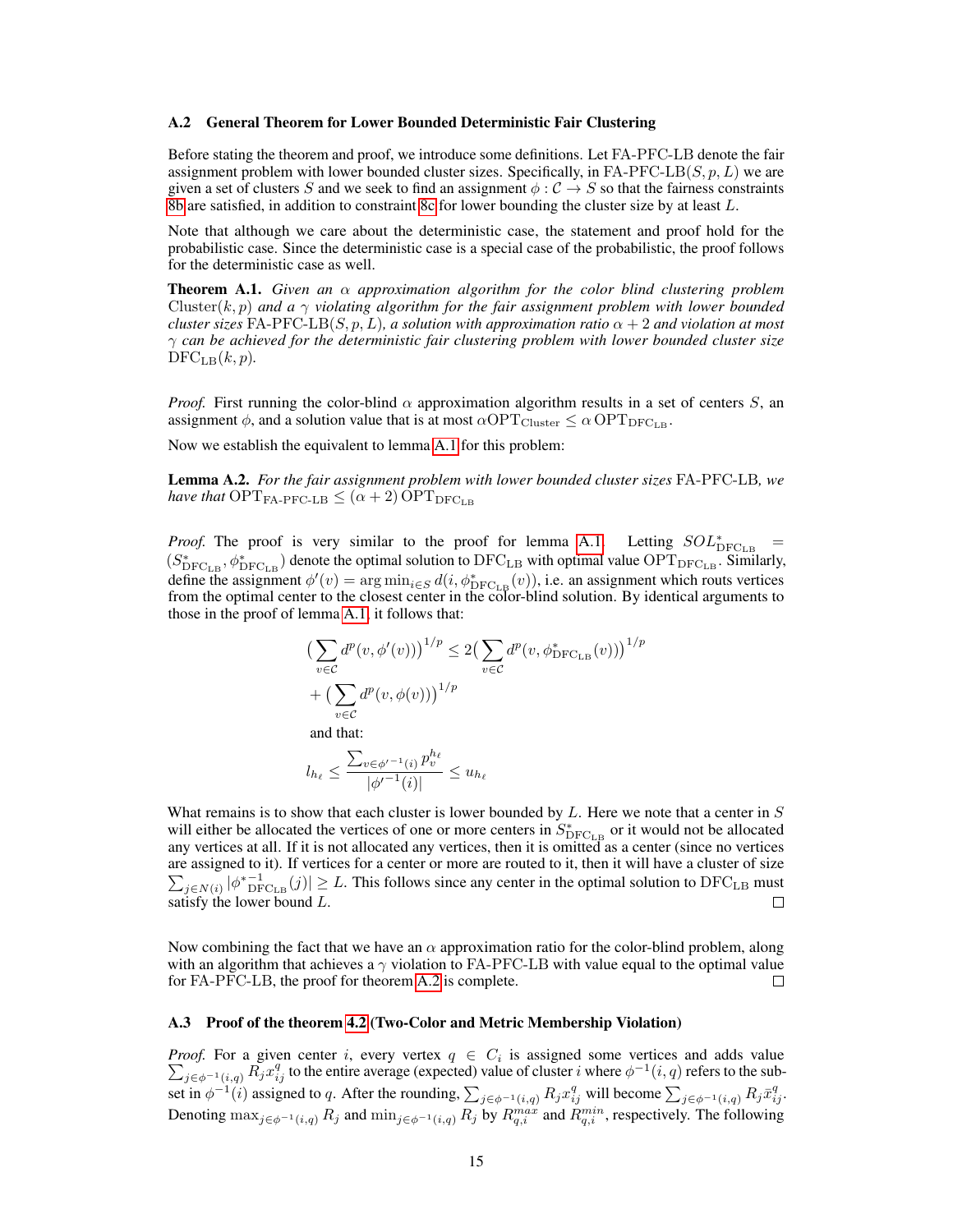bounds the maximum violation:

$$
\sum_{q=1}^{|C_i|} \left( \sum_{j \in \phi^{-1}(i,q)} R_j \bar{x}_{ij}^q \right) - \sum_{q=1}^{|C_i|} \left( \sum_{j \in \phi^{-1}(i,q)} R_j x_{ij}^q \right)
$$
\n
$$
= \sum_{q=1}^{|C_i|} \sum_{j \in \phi^{-1}(i,q)} \left( R_j \bar{x}_{ij}^q - R_j x_{ij}^q \right)
$$
\n
$$
\leq \sum_{q=1}^{|C_i|} R_{q,i}^{max} - R_{q,i}^{min}
$$
\n
$$
\left( R_{1,i}^{max} - R_{1,i}^{min} \right) + \left( R_{2,i}^{max} - R_{2,i}^{min} \right)
$$
\n
$$
+ \left( R_{3,i}^{max} - R_{3,i}^{min} \right) + \dots + \left( R_{|C_i|,i}^{max} - R_{|C_i|,i}^{min} \right)
$$
\n
$$
\leq \left( R_{1,i}^{max} - R_{1,i}^{min} \right) + \left( R_{1,i}^{min} - R_{2,i}^{min} \right)
$$
\n
$$
+ \left( R_{2,i}^{min} - R_{3,i}^{min} \right) + \dots + \left( R_{|C_i| - 1,i}^{min} - R_{|C_i|,i}^{min} \right)
$$
\n
$$
\leq R_{1,i}^{max} - R_{|C_i|,i}^{min}
$$
\n
$$
\leq R - 0 = R
$$

where we invoked the fact that  $R_{k,i}^{max} \leq R_{k-1,i}^{min}$ . By following the reverse logic we see that the maximum drop is  $-R$ . For the probabilistic case, simply  $R = 1$ .

### A.4 Proof of theorem 4.3 (Lower Bound on the Additive Violation for the Two Color and Metric Membership Case)

*Proof. Proof.* Consider the following instance (in Figure [5\)](#page-2-0) with 5 points. Points 2 and 4 are chosen as the centers and both clusters have the same radius. The entire set has average color:  $\frac{2(0)+2(\frac{3R}{4})+R}{2+2+1}=\frac{\frac{5R}{2}}{\frac{5}{2}}=\frac{R}{2}$ . If the upper and lower values are set to  $u=l=\frac{R}{2}$ , then the fractional assignments for cluster 1 can be:  $x_{21} = 1, x_{22} = 1, x_{23} = \frac{1}{2}$ , leading to average color  $\frac{\frac{3R}{4} + 0 + \frac{R}{2}}{1 + 1 + \frac{1}{2}} = \frac{R}{2}$ . For cluster 2 we would have:  $x_{43} = \frac{1}{2}$ ,  $x_{44} = 1$ ,  $x_{45} = 1$  and the average color is  $\frac{R(\frac{3}{4} + \frac{1}{2})}{\frac{5}{2}} = \frac{\frac{5R}{4}}{\frac{5}{2}} = \frac{R}{2}$ . Only assignments  $x_{23}$  and  $x_{43}$  are fractional and hence will be rounded. WLOG assume that  $x_{23} = 1$ and  $x_{43} = 0$ . It follows that the change (violation) in the assignment  $\sum_j r_j x_{ij}$  for a cluster i will be  $\frac{R}{2}$ . Consider cluster 1, the resulting color is  $\frac{3R}{4} + R = \frac{7R}{4}$ , the change is  $\left| \frac{7R}{4} - \frac{5R}{4} \right| = \frac{R}{2}$ . Similarly, for cluster 2 the change is  $\left|\frac{5R}{4} - \frac{3R}{4}\right| = \frac{R}{2}$ .



<span id="page-2-0"></span>Figure 5: Points 2 and 4 have been selected as centers by the integer solution. Each points has its value written next to.

 $\Box$ 

# A.5 Proof of Theorem 4.4

*Proof.* First, each cluster  $C_i$  has an amount of color  $h_\ell$  equal to  $S_{C_i}^{h_\ell}$  with  $\mathbb{E}[S_{C_i}^{h_\ell}] = \sum_{v \in C_i} p_v^{h_v}$  according to theorem [B.2.](#page-3-0) Furthermore, since the cluster is valid it follows that:  $l_{h_\ell} \leq \mathbb$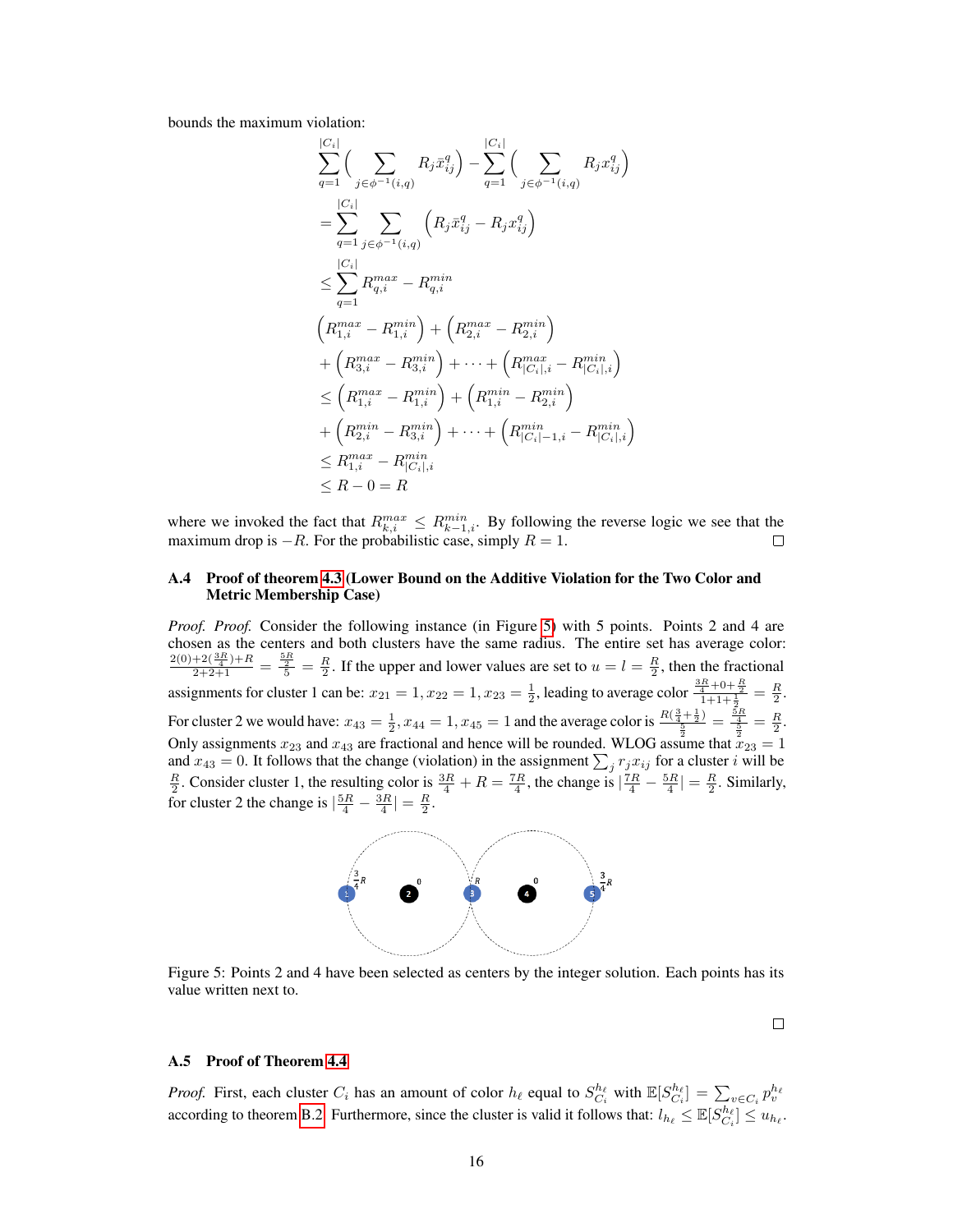Define  $l_{\min} = \min_{h_\ell \in \mathcal{H}} \{l_{h_\ell}\} > 0$ , then for any  $\delta \in [0, 1]$  by Theorem [B.1](#page-3-1) we have:

$$
\Pr(|S_{C_i}^{h_\ell} - \mathbb{E}[S_{C_i}^{h_\ell}]| > \delta \mathbb{E}[S_{C_i}^{h_\ell}]) \le 2e^{-\mathbb{E}[S_{C_i}^{h_\ell}]\delta^2/3}
$$
  

$$
\le 2\exp(-\frac{\delta^2}{3}\sum_{v \in C_i} p_v^{h_\ell}) \le 2\exp(-\frac{\delta^2}{3}Ll_{\min})
$$

This upper bounds the failure probability for a given cluster. For the entire set we use the union bound and get:

$$
\Pr\left(\left\{\exists i \in \{1, \dots, k\}, h_\ell \in \mathcal{H} \text{ s.t. } |S_{C_i}^{h_\ell} - \mathbb{E}[S_{C_i}^{h_\ell}]| > \delta \mathbb{E}[S_{C_i}^{h_\ell}] \right\}\right)
$$
  

$$
\leq 2k|\mathcal{H}| \exp(-\frac{\delta^2}{3}Ll_{\min}) \leq 2\frac{n}{L}|\mathcal{H}| \exp(-\frac{\delta^2}{3}Ll_{\min})
$$
  

$$
\leq 2|\mathcal{H}|n^{1-r} \exp(-\frac{\delta^2}{3}l_{\min}n^r)
$$

It is clear that given r,  $\delta$ , and  $l_{\min}$  there exists a constant c such that the above is bounded by  $\frac{1}{n^c}$ . Therefore, the result holds with high probability.

### A.6 Proof of Theorem 4.5

*Proof.* First, given an instance  $\mathcal{I}_{\text{PFC}}$  with optimal value  $\text{OPT}_{\text{PFC}}$  the clusters in the optimal solution would with high probability be a valid solution for the deterministic setting, as showed in Theorem 4.4. Moreover the objective value of the solution is unchanged. Therefore, the resulting deterministic instance would have  $OPT_{DFC_{LB}} \leq OPT_{PFC}$ . Hence, the algorithm will return a solution with cost at most  $(\alpha + 2)$  OPT<sub>DFC<sub>LB</sub>  $\leq (\alpha + 2)$  OPT<sub>PFC</sub>.</sub>

For the solution SOL<sub>DFC<sub>LB</sub> returned by the algorithm, each cluster is of size at least L, and the Chernoff bound guarantees that the violation in expectation is at most  $\epsilon$  with high probability.</sub> Chernoff bound guarantees that the violation in expectation is at most  $\epsilon$  with high probability.

## B Further details on Independent Sampling and Large Cluster Solution

Here we introduce more details about independent sampling. In section [B.1](#page-3-2) we discuss the concentration bounds associated with the algorithm. In section [B.2](#page-4-0) we show that relaxing the upper and lower bounds might be necessary for the algorithm to have a high probability of success. Finally, in section [B.3](#page-4-1) we show that not enforcing a lower bound when solving the deterministic fair instance may lead to invalid solutions.

### <span id="page-3-2"></span>B.1 Independent Sampling and the Resulting Concentration Bounds

We recall the Chernoff bound theorem for the sum of a collection of independent random variables.

<span id="page-3-1"></span>**Theorem B.1.** *Given a collection of n many binary random variables where*  $Pr[X_j = 1] = p_j$ and  $S = \sum_{j=1}^n X_j$ . Then  $\mu = \mathbb{E}[S] = \sum_{j=1}^n p_j$  and the following concentration bound holds for  $\delta \in (0,1)$ :

$$
\Pr(|S - \mu| > \delta \mu) \le 2e^{-\mu \delta^2/3} \tag{9}
$$

In the following theorem we show that although we do not know the true joint probability distribution  $\mathcal{D}_{\text{True}}$ , sampling according to the marginal probability  $p_v^{h_\ell}$  for each point v results in the amount of color having the same expectation for any collection of points. But furthermore, the amount of color would have a Chernoff bound for the independently sampled case.

<span id="page-3-0"></span>**Theorem B.2.** Let  $Pr_{\mathcal{D}_{True}}[X_1 = x_1, \ldots, X_n = x_n]$  equal the probability that  $(X_1 = x_1, \ldots, X_n)$  $(x_1, \ldots, X_n = x_n)$  where  $X_i$  is the random variable for the color of vertex i and  $x_i \in H$  (H *being the set of colors) is a specific value for the realization and the probability is according to the* true unknown joint probability distribution  $\mathcal{D}_{\text{True}}$ . Using  $X_i^{h_\ell}$  for the indicator random variable of  $color$   $h_\ell$  *for vertex i, then for any collection of points*  $C$ *, the amount of color*  $h_\ell$  *in the collection is*  $S_{\mathcal{D}_{\text{True}}}^{h_\ell} = \sum_{i \in C} X_{i,\mathcal{D}_{\text{True}}}^{h_\ell}$  when sampling according to  $\mathcal{D}_{\text{True}}$  and it is  $S_{\mathcal{D}_{\text{Indep}}}^{h_\ell} = \sum_{i \in C} X_{i,\mathcal{D}_{\text{Indep}}}^{h_\ell}$ *when independent sampling is done. We have that:*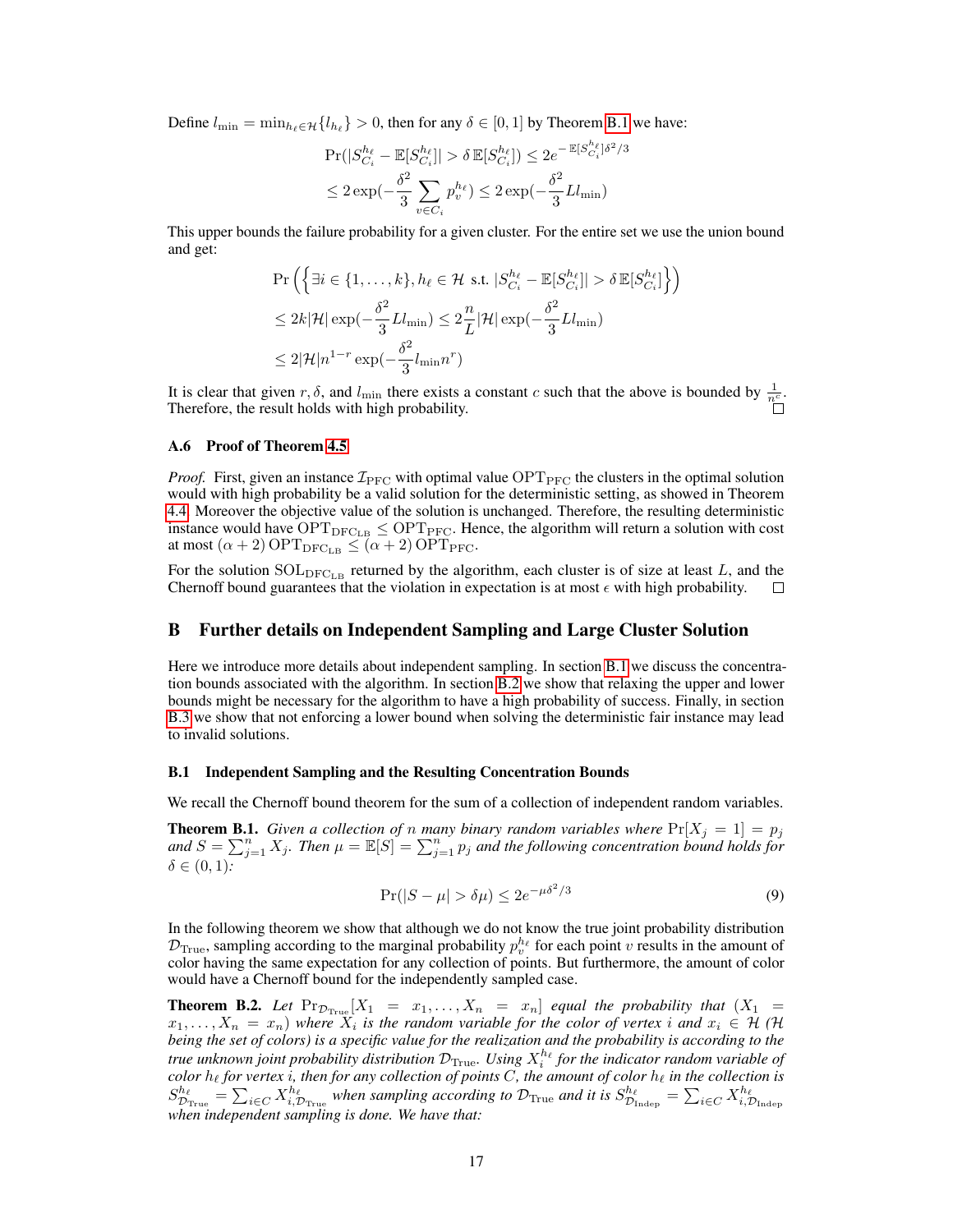- *In general:*  $Pr_{\mathcal{D}_{True}}[X_1 = x_1, \ldots, X_n = x_n] \neq Pr_{\mathcal{D}_{Indep}}[X_1 = x_1, \ldots, X_n = x_n]$ .
- Expectations agree on the of amount of color:  $\mathbb{E}[S^{h_\ell}_{\mathcal{D}_{\text{True}}}] = \mathbb{E}[S^{h_\ell}_{\mathcal{D}_{\text{Indep}}}]$ .
- The amount of color has a Chernoff bound for the independently sampled case  $S_{\mathcal{D}_{\text{Indep}}}^{h_\ell}$ .

*Proof.* The first point follows since we simply don't have the same probability distribution. The second is immediate from the linearity of expectations and the fact that both distributions agree in the marginal probabilities ( $\Pr_{\mathcal{D}_{\text{True}}}[X_i = h_\ell] = \Pr_{\mathcal{D}_{\text{Indep}}}[X_i = h_\ell] = p_i^{h_\ell}$ ):

$$
\mathbb{E}[S_{\mathcal{D}_{\text{Indep}}}^{h_{\ell}}] = \mathbb{E}\left[\sum_{i \in C} X_{i, \mathcal{D}_{\text{Indep}}}^{h_{\ell}}\right] = \sum_{i \in C} \mathbb{E}\left[X_{i, \mathcal{D}_{\text{Indep}}}^{h_{\ell}}\right]
$$

$$
= \sum_{i \in C} p_i^{h_{\ell}} = \sum_{i \in C} \mathbb{E}\left[X_{i, \mathcal{D}_{\text{True}}}^{h_{\ell}}\right] = \mathbb{E}[S_{\mathcal{D}_{\text{True}}}^{h_{\ell}}]
$$

The last point follows from the fact that  $S_{\mathcal{D}_{\text{Indep}}}^{h_{\ell}}$  is a sum of independent random variables and therefore the Chernoff bound has to hold [\(B.1\)](#page-3-1).  $\Box$ 

### <span id="page-4-0"></span>B.2 Relaxing the Upper and Lower Bounds

Suppose for an instance  $\mathcal{I}_{\text{PFC}}$  of probabilistic fair clustering that there exists a color  $h_\ell$  for which the the upper and lower proportion bounds are equal, i.e.  $l_{h_\ell} = u_{h_\ell}$ . Suppose the optimal solution  $SOL_{\text{PFC}} = (S_{\text{PFC}}^*, \phi_{\text{PFC}}^*)$ , has a cluster  $C_i$  which we assume can be made arbitrarily away than the other points. The Chernoff bound guaranteed by independent sampling would not be useful since the realization has to precisely equal the expectation, not be within a  $\delta$  of the expectation. In this case sampling will not result in cluster  $C_i$  having a balanced color and therefore the points in  $C_i$  would have to merged with other points (if possible, since the entire instance maybe infeasible) to have a cluster with balance equal to  $l_{h_\ell}$  and  $u_{h_\ell}$  for color  $h_\ell$ . Since we assumed cluster  $C_i$  can be made arbitrarily far away the cost of deterministic instance generated can be arbitrarily worse.

Note, that we do not really need  $l_{h_\ell} = u_{h_\ell}$ . Similar arguments can be applied if  $l_{h_\ell} \neq u_{h_\ell}$ , by assuming the that optimal solution has a cluster  $C_i$  (which is arbitrarily far away) whose balance either precisely equals  $l_{h_\ell}$  or  $u_{h_\ell}$ . Simply note that with independent sampling would result in violation to the bounds for cluster  $C_i$ .

Therefore, in the worst case relaxing the bounds is necessary to make sure that a valid solution would remain valid w.h.p. in the deterministic instance generated by independent sampling.

## <span id="page-4-1"></span>B.3 Independent Sampling without Lower Bounded Cluster Sizes Could Generate Invalid Solutions

To show that enforcing a lower bound on the cluster size is necessary, consider the case shown in figure [6:](#page-5-0)(a) where the outlier points in the top-right have probability 0.45 of being white, whereas the other points have probability 1 of being white. Let the lower and upper bounds for the white color be  $l_{\text{white}} = 0.6$  and  $u_{\text{white}} = 1$ , respectively. Since the outlier points don't have the right color balance, they are merged with the other points, although that leads to a higher cost.

However, independent sampling would result in the outlier points being white with probability  $(0.45)(0.45) \simeq 0.2$ . This makes the points have the right color balance and therefore the optimal solution for deterministic fair clustering would have these points merged as shown in figure [6:](#page-5-0)(b). However, the cluster for the two outlier points is not a valid cluster for the probabilistic fair clustering instance

Therefore, forcing a lower bound is necessary to make sure that a solution found in deterministic fair clustering instance generated by independent sampling is w.h.p. valid for the probabilistic fair clustering instance.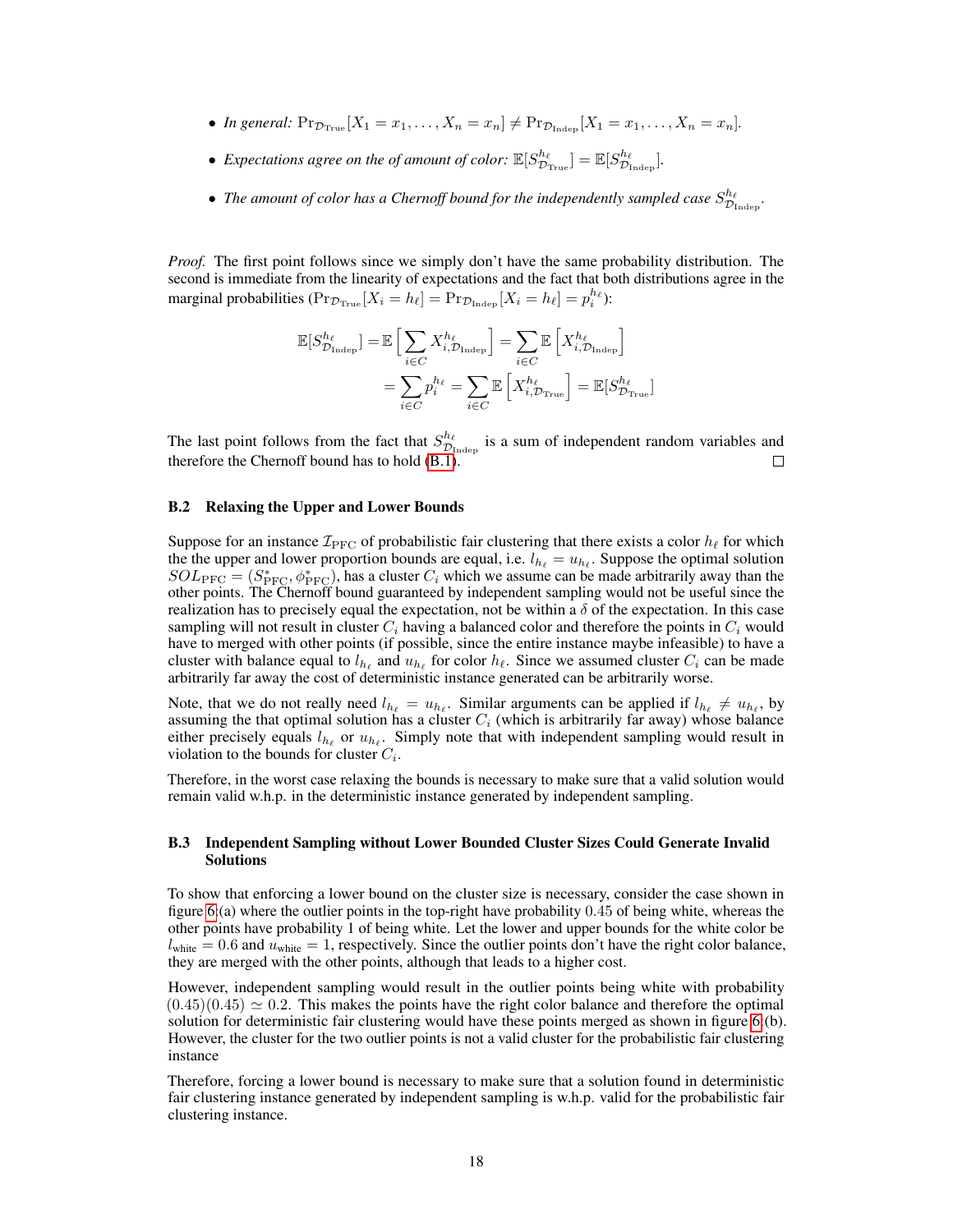<span id="page-5-0"></span>

Figure 6: (a): The two outlier points at the top-right have probabilities 0.45 of being white, whereas the rest have probabilities 1. All points are merged together to form a balanced cluster. (b): An instance of same points with the colors resulting from independent sampling. The two outlier points have been merged to form their own cluster.

# C Example on Forming the Network Flow Graph for the Two-Color (Metric Membership) Case

Suppose we have two centers and 5 vertices and that the LP solution yields the following assignments for center 1:  $x_{11} = 0.3, x_{12} = 0.6, x_{13} = 0.7, x_{14} = 0, x_{15} = 1.0$  and the following assignments for center 2:  $x_{21} = 0.7$ ,  $x_{22} = 0.4$ ,  $x_{23} = 0.3$ ,  $x_{24} = 1.0$ ,  $x_{25} = 0$ . Further let the probability values be:  $p_1 = 0.7, p_2 = 0.8, p_3 = 0.4, p_4 = 0.9, p_5 = 0.1$ . The following explains how the network flow graph is constructed.

<span id="page-5-1"></span>**Cluster 1:** First we calculate  $|C_1| = \left[\sum_{j \in \mathcal{C}} x_{1j}\right] = \left[2.6\right] = 3$ , this means the we will have 3 vertices in  $C_1$ . The collection of vertices having non-zero assignments to center 1 are  $\{1, 2, 3, 5\}$ , sorting the vertices by a non-increasing order according to their probability we get  $\vec{A}_1 = [2, 1, 3, 5]$ . Now we follow algorithm 1, this leads to the graph shown in figure [7.](#page-5-1)



Figure 7: Graph constructed in cluster 1. For clarity, we write above each edge the assignment is "sends" to the vertex in  $C_1$ . Notice how each vertex in  $C_1$  receives a total assignment of 1, except for the last vertex  $c_1^3$ .

**Cluster 2:** We follow the same procedure for cluster 2. First we calculate  $|C_2| = \left[\sum_{j \in \mathcal{C}} x_{1j}\right] =$  $[2.4] = 3$ , this means the we will have 3 vertices in  $C_2$ . The collection of vertices having non-zero assignments to center 2 are  $\{1, 2, 3, 4\}$ , sorting the vertices by a non-increasing order according to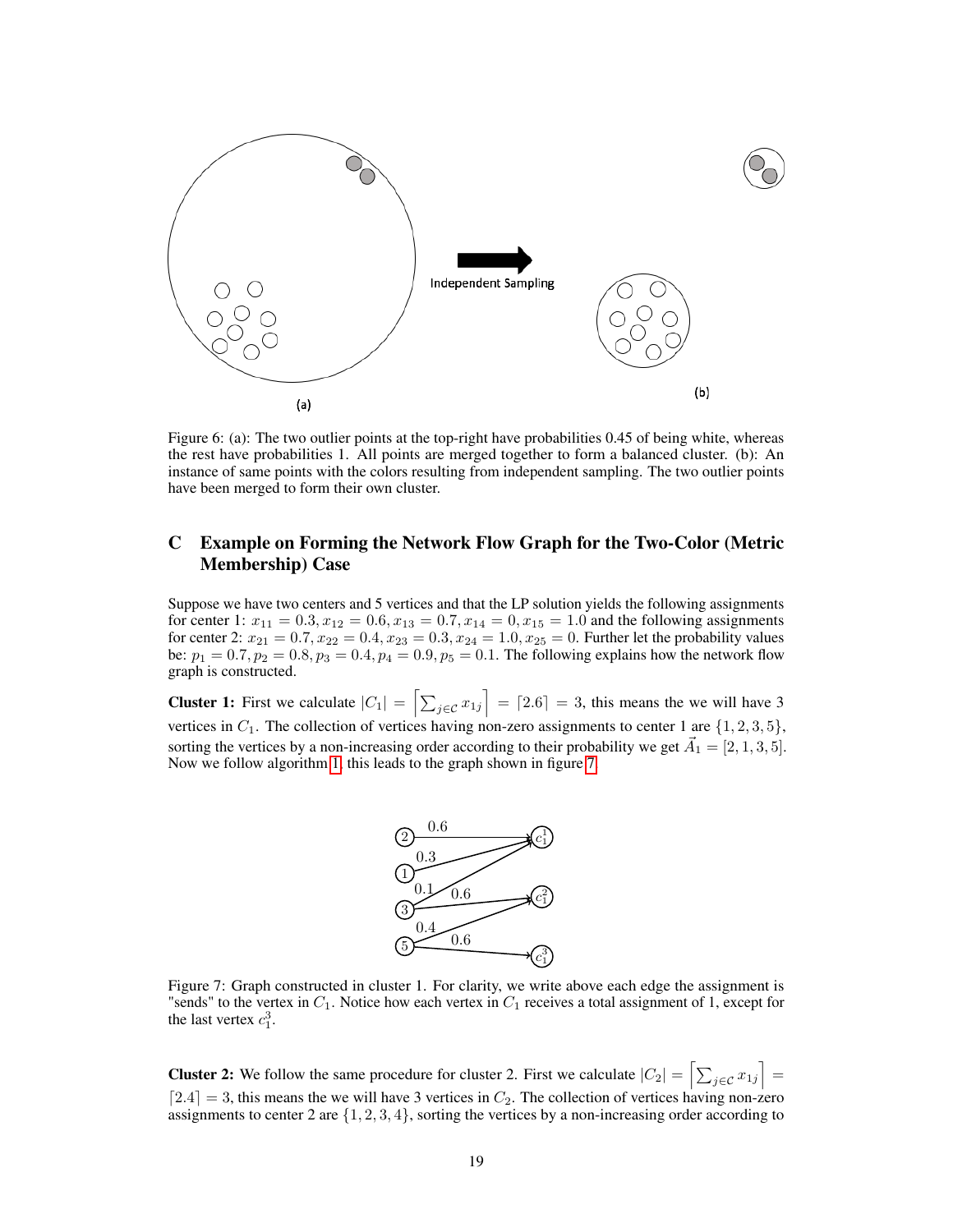<span id="page-6-0"></span>their probability we get  $\vec{A}_2 = [4, 2, 1, 3]$ . Now we follow algorithm 1, this leads to the graph shown in figure [8](#page-6-0) Now we construct the entire graph by connecting the edges from each vertex in  $C_1$  to the



Figure 8: Graph constructed in cluster 2. For clarity, we write above each edge the assignment is "sends" to the vertex in  $C_2$ . Notice how each vertex in  $C_2$  receives a total assignment of 1, except for the last vertex  $c_2^3$ .

vertex for center 1 and each vertex in  $C_2$  to the vertex for center 2. Finally, we connect the vertices for 1 and 2 to the vertex  $t$ . This leads to the graph in figure [9.](#page-6-1) Note that the edge weights showing the sent assignment are not put as they have no significance once the graph is constructed.

The entire graph is constructed by the union of both subgraphs for clusters 1 and 2, but without repeating the vertices of  $\mathcal C$ . Further, we drop the wedge weights which designated the amount of LP assignment sent, as it has no affect on the following steps. Finally, the vertices of both  $C_1$  and  $C_2$ are connected to their centers 1 and 2 in S, respectively, and the centers themsevles are connected to vertex t. Figure [9](#page-6-1) shows the final constructed graph.

<span id="page-6-1"></span>For the case of metric membership the procedure is unaltered, but instead of sorting according to the probability value  $p_v$  for a vertex, we sort according to the value  $r_v$ .



Figure 9: Diagram for the final network flow graph.

# D Dependent Rounding for Multiple Colors under a Large Cluster Assumption

Here we discuss a dependent rounding based solution for the  $k$ -center problem under the large cluster assumption 4.1. First we start with a brief review/introduction of dependent rounding.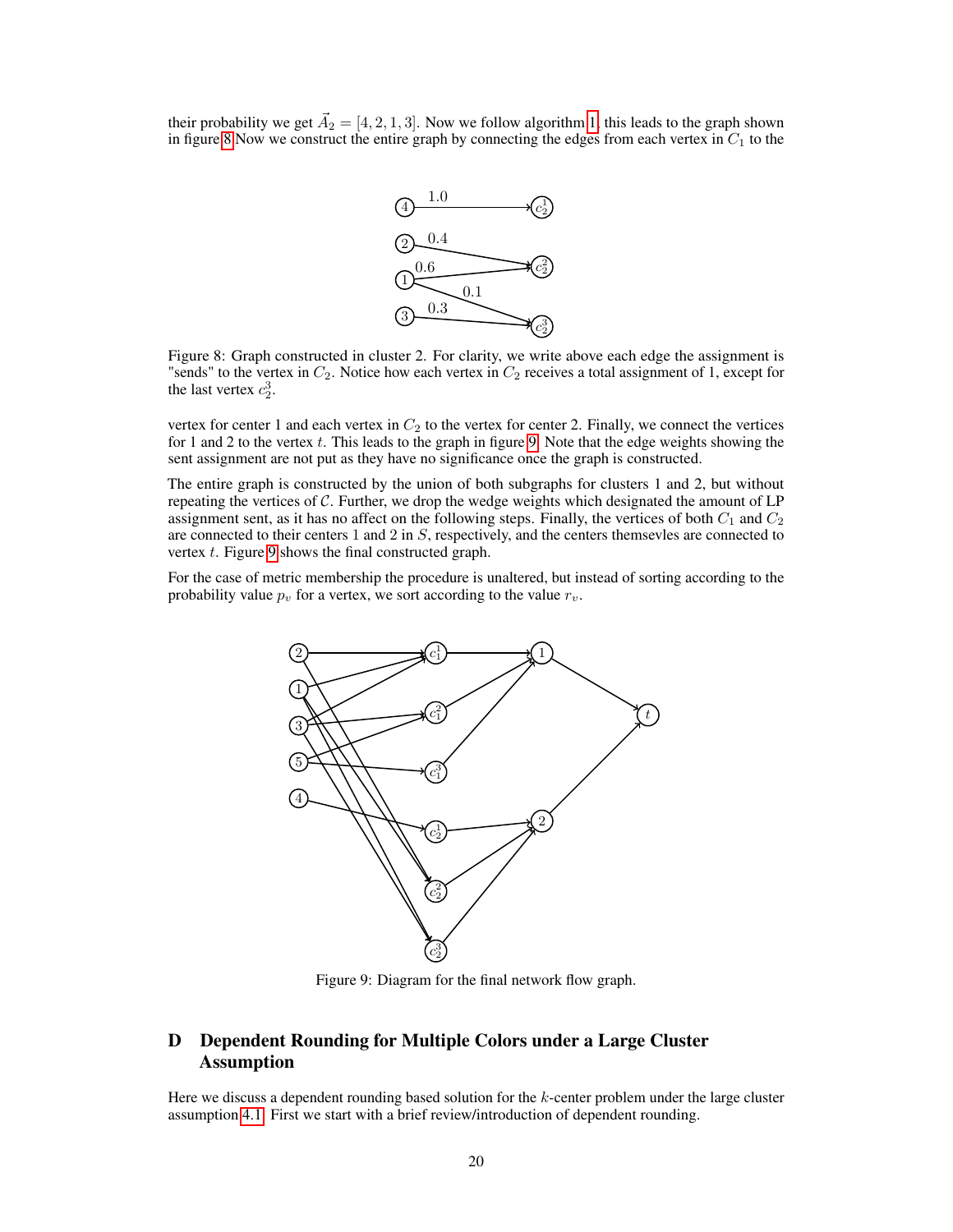### D.1 Brief Summary of Dependent Rounding

Here we summarize the properties of dependent rounding, see Gandhi et al. [2006] for full details. Given a bipartite graph  $(G = (A, B), E)$  each edge  $(i, j) \in E$  has a value  $0 \le x_{ij} \le 1$  which will be rounded to  $X_{ij} \in \{0,1\}$ . Further for every vertex  $v \in A \cup B$  define the fractional degree as  $d_v = \sum_{u:(v,u)\in E} x_{vu}$  and the integral degree as  $D_v = \sum_{u:(v,u)\in E} X_{vu}$ . Dependent rounding satisfies the following properties:

- <span id="page-7-1"></span>1.  $Pr[X_{ij} = 1] = x_{ij}$ .
- 2.  $\forall v \in A \cup B : D_v \in \{|d_v|, [d_v]\}\$
- <span id="page-7-0"></span>3. ∀v ∈  $A \cup B$ , let  $E_v$  denote any subset of edges incident on v, then  $Pr[\bigwedge_{e_v \in E_v} X_{e_v} = b]$  ≤  $\Pi_{e_0 \in E_0}$   $\Pr[X_{e_0} = b]$  where  $b \in \{0, 1\}.$

We note that property [3](#page-7-0) implies the following theorem about the variables  $X_{ij}$  (see theorem 3.1 in Gandhi et al. [2006]):

<span id="page-7-2"></span>**Theorem D.1.** Let  $a_1, \ldots, a_t$  be reals in [0, 1], and  $X_1, \ldots, X_t$  be random variables taking values  $\text{in } \{0,1\}$ , and  $\mathbb{E}[\sum_i a_i X_i] = \mu$ . If  $\Pr[\bigwedge_{i \in S} X_i = b] \leq \prod_{i \in S} \Pr[X_i = b]$  where S is any subset of *indices from*  $\{1, \ldots, t\}$  *and*  $b \in \{0, 1\}$ *, then we have for*  $\delta \in (0, 1)$ *:* 

$$
\Pr\left[|\sum_i a_i X_i - \mu| \ge \delta \mu\right] \le 2e^{-\mu \delta^2/3}
$$

### D.2 Multiple Color Large Cluster solution using Dependent Rounding

For the multiple color k-center problem satisfying assumption 4.1. Form the following bipartite graph  $(G = (A, B), E)$ , A has all vertices of of C, and B has all of the vertices of S (the cluster centers). Further the fractional assignments  $x_{ij}$  represent the weight of the edge,  $\forall (i, j) \in E$ . Applying dependent rounding leads to the following theorem:

Theorem D.2. *Under assumption 4.1, the integer solution resulting from dependent rounding for the multi-color probabilistic* k*-center problem has: (1) An approximation ratio of* α + 2*. (2) For any*  $color\ h_{\ell}$  and any cluster  $i \in S$ , the amount of color  $S^{h_\ell}_{C_i} = \sum_{j \in \mathcal{C}} p_j^{h_\ell} X_{ij}$  is concentrated around the LP assigned color  $\sum_{j \in \mathcal{C}} p_j^{h_\ell} x_{ij}$ .

*Proof.* For (1): Note that the approximation ratio before applying dependent rounding is  $\alpha + 2$ . By property [1](#page-7-1) of dependent rounding if  $x_{ij} = 0$ , then  $Pr[X_{ij} = 1] = 0$  and therefore a point will not be assigned to a center it was not already assigned to by the LP.

For (2): Again by property [1](#page-7-1) of dependent rounding  $\mathbb{E}_{DR}[X_{ij}] = (1)x_{ij} + 0 = x_{ij}$  where  $\mathbb{E}_{DR}$  refers to the expectation with respect to the randomness of dependent rounding, therefore for any cluster i the expected amount of color equals the amount of color assigned by the LP, i.e.  $\mathbb{E}_{DR}[S_{C_i}^{h_\ell}] =$  $\mathbb{E}_{DR}[\sum_{j\in\mathcal{C}}p_j^{h_\ell}X_{ij}]=\sum_{j\in\mathcal{C}}p_j^{h_\ell}\mathbb{E}_{DR}[X_{ij}]=\sum_{j\in\mathcal{C}}p_j^{h_\ell}x_{ij}.$  It follows by property [3](#page-7-0) of dependent rounding and theorem [D.1](#page-7-2) that  $S_{C_i}^{h_\ell}$  is highly concentrated around  $\mathbb{E}_{DR}[S_{C_i}^{h_\ell}].$  Specifically :

$$
\Pr\left[|S_{C_i}^{h_\ell}-\mathbb{E}_{DR}[S_{C_i}^{h_\ell}]|\geq \delta \mathbb{E}_{DR}[S_{C_i}^{h_\ell}]\right]\leq 2e^{-\mathbb{E}_{DR}[S_{C_i}^{h_\ell}]\delta^2/3}
$$

Similar to the proof of 4.4, the probability of failure can be upper bounded by:

$$
\Pr\left(\left\{\exists i \in \{1, \dots, k\}, h_\ell \in \mathcal{H} \, | \, |S_{C_i}^{h_\ell} - \mathbb{E}[S_{C_i}^{h_\ell}]| > \delta \, \mathbb{E}[S_{C_i}^{h_\ell}]\right\}\right)
$$
\n
$$
\leq 2k|\mathcal{H}| \exp(-\frac{\delta^2}{3}Ll_{\min}) \leq 2\frac{n}{L}|\mathcal{H}| \exp(-\frac{\delta^2}{3}Ll_{\min})
$$
\n
$$
\leq 2|\mathcal{H}|n^{1-r} \exp(-\frac{\delta^2}{3}l_{\min}n^r)
$$

Therefore w.h.p the returned integral solution will be concentrated around the LP color assignments which are fair. □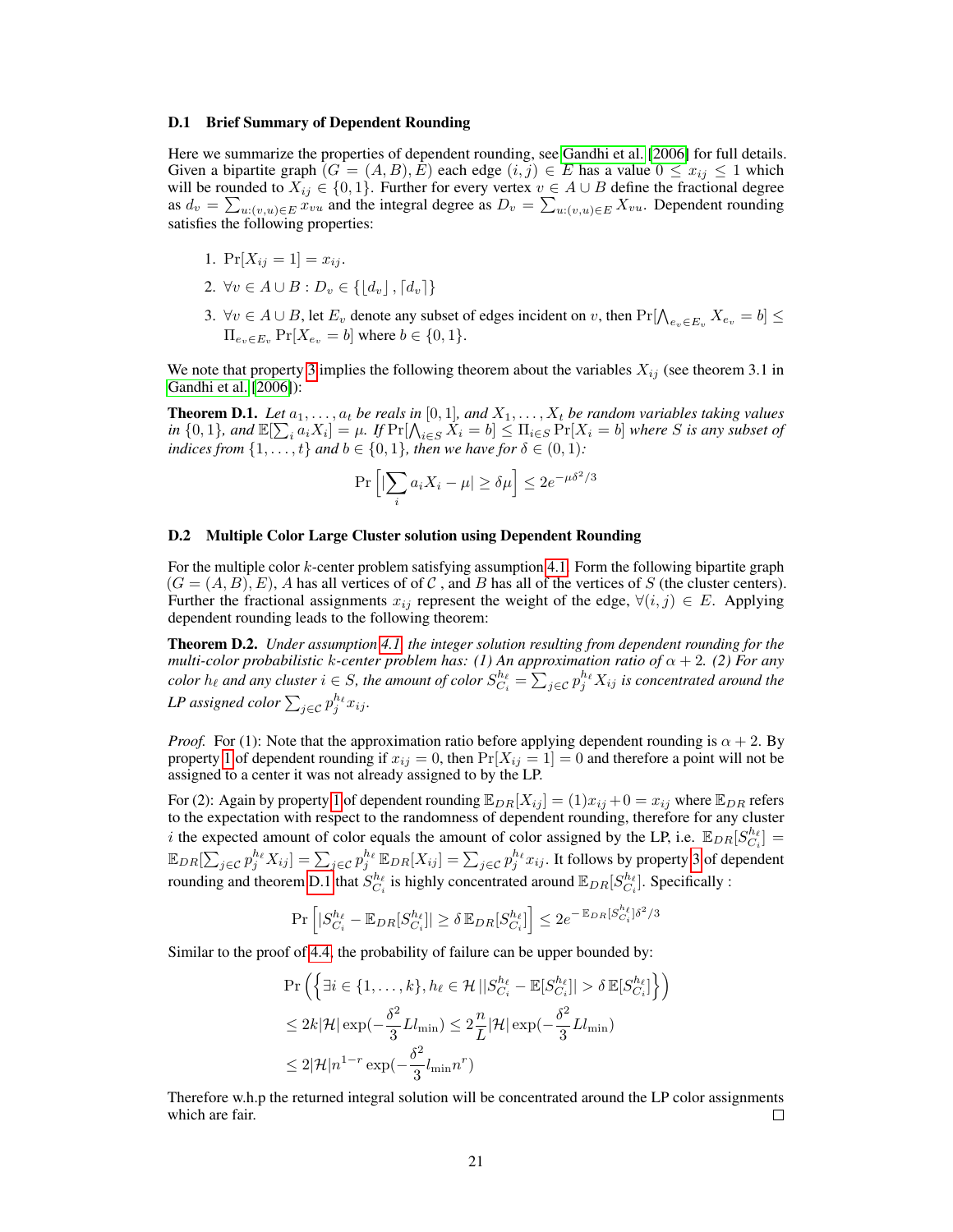## E Further details on solving the lower bounded fair clustering problem

The solution for the lower bounded deterministic fair clustering problem, follows a similar two step solution framework. Step (1) is unchanged and simply amounts to running a color-blind approximation algorithm with ratio  $\alpha$ . Step (2) sets up an LP similar to that in section 4.1.2. The constraints in 7c still remain but with deterministic (not probabilistic) color assignments, further a new constraint lower bounding the cluster size is added. Specifically, we have the following LP:

$$
\min \sum_{v \in \mathcal{C}, i \in S} d^p(v, i) \quad \text{s.t.}
$$
\n
$$
l_{h_\ell} \sum_{v \in \mathcal{C}} x_{ij} \le \sum_{v \in \mathcal{C}:\chi(v) = h_\ell} x_{ij} \quad , \forall i \in S, \forall h_\ell \in \mathcal{H}
$$
\n(10)

<span id="page-8-2"></span><span id="page-8-1"></span><span id="page-8-0"></span>
$$
\sum_{v \in \mathcal{C}:\chi(v)=h_{\ell}} x_{ij} \le u_{h_{\ell}} \sum_{v \in \mathcal{C}} x_{ij}, \forall i \in S, \forall h_{\ell} \in \mathcal{H}
$$
 (11)

$$
\sum_{j \in \mathcal{C}} x_{ij} \ge L \qquad , \forall i \in S \qquad (12)
$$

$$
\sum_{j \in \mathcal{C}} x_{ij} = 1 \qquad \qquad , \forall j \in \mathcal{C}
$$
  

$$
0 \le x_{ij} \le 1 \qquad \qquad , \forall i \in S, \forall j \in \mathcal{C}
$$

Constraints [10](#page-8-0) and [11](#page-8-1) are the deterministic counterparts to constraints 7c, respectively. Constraint [12](#page-8-2) is introduced to lower bound the cluster size. The resulting solution will have an approximation ratio of  $\alpha + 2$  (see [A.2\)](#page-1-0).

What remains is to round the solution. We apply the network flow rounding from Bercea et al. [2018] (specifically section 2.2 in Bercea et al. [2018]). This results in a violation of at most 1 in the cluster size and a violation of at most 1 per color in any give cluster (lemma 8 in Bercea et al. [2018]).

# F Further Experimental Details and Results

#### F.1 Further Experiments for the two color case

How does labeling accuracy level  $p_{\text{acc}}$  impact this problem? Fig. [10](#page-8-3) shows  $p_{\text{acc}}$  vs POF for  $\delta = 0.2$ and  $\delta = 0.1$ . At  $p_{\text{acc}} = \frac{1}{2}$ , color assignments are completely random and the cost is, as expected, identical to color-blind cost. As  $p_{\text{acc}}$  increases, the colors of the vertices become more differentiated, causing POF to increase, eventually reaching the maximum at  $p_{\text{acc}} = 1$  which is the deterministic case.

<span id="page-8-3"></span>

Figure 10: Plot showing  $p_{\text{acc}}$  vs POF, (a): $\delta = 0.2$  and (b): $\delta = 0.1$ .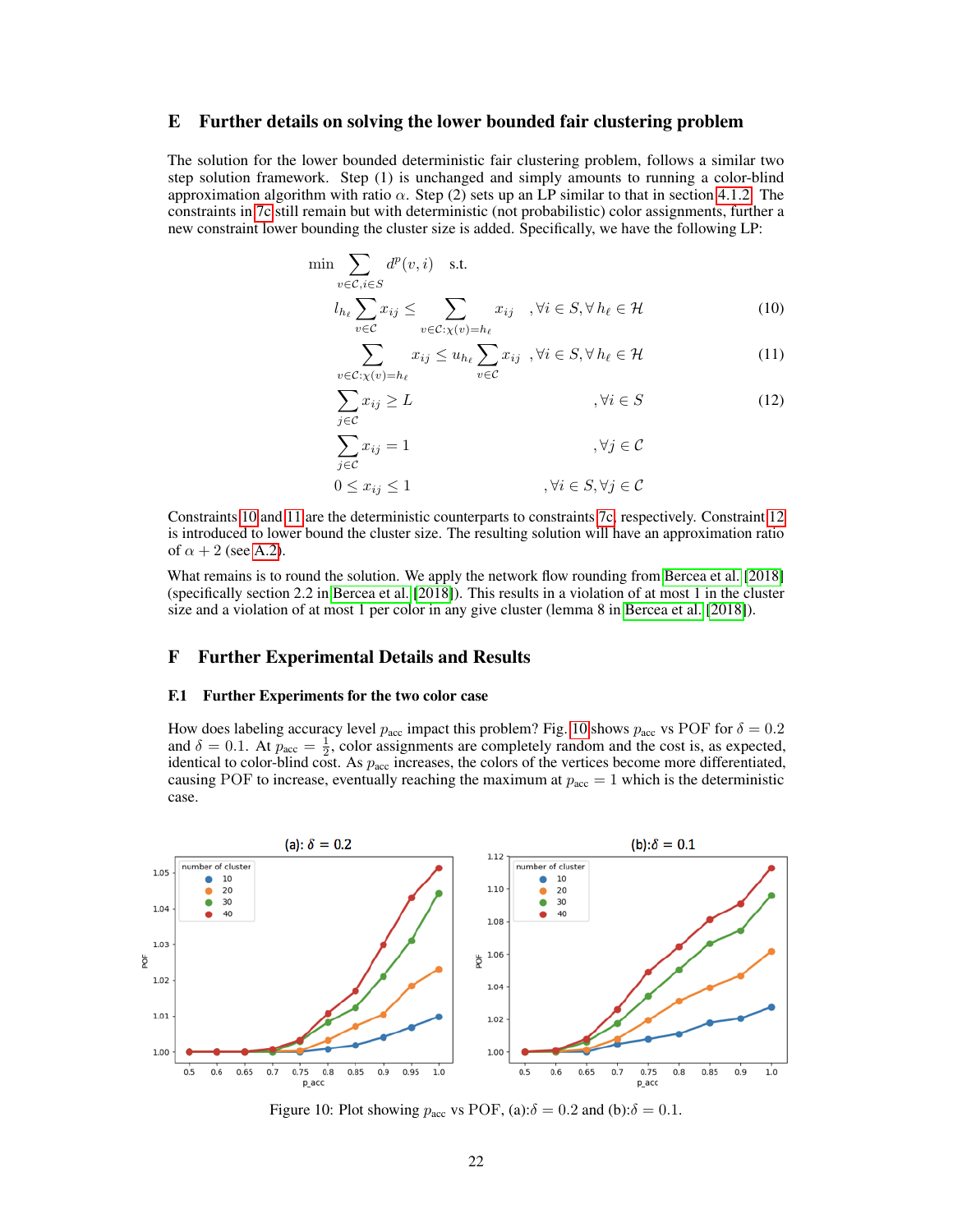Next, we test against an "obvious" strategy when faced with probabilistic color labels: simply *threshold* the probability values, and then run a deterministic fair clustering algorithm. Fig. [11\(](#page-9-0)a) shows that this may indeed work for guaranteeing fairness, as the proportions may be satisfied with small violations; however, it comes at the expense of a much higher POF. Fig. [11\(](#page-9-0)b) supports this latter statement: our algorithm can achieve the same violations with smaller POF. Further, running a deterministic algorithm over the thresholded instance may result in an infeasible problem.<sup>[3](#page-9-1)</sup>

<span id="page-9-0"></span>

Figure 11: Comparing our algorithm to thresholding followed by deterministic fair clustering: (a)maximum violation, (b) POF.

### F.2 Further Details about the Datasets and the Experimental Setup

For each dataset, the numeric features are used as coordinates and the distance between points is equal to Euclidean distance. The numeric features are normalized prior to clustering.

For metric membership in the **Adult** dataset, age is not used as a coordinate despite the fact that it is numeric since it is the fairness attribute. Similarly, for the **CreditCard** dataset, credit is not used as a coordinate.

When solving the min-cost flow problem, distances are first multiplied by a large number (1000) and then rounded to integer values. After obtaining the solution for the flow problem, the cost is calculated with the original distance values (which have not been rounded) to verify that the cost is not worse.

Although run-time is not a main concern in this paper. We find that we can solve large instances containing 100,000 points for the  $k$ -means with 5 clusters in less than 4 minutes using our commodity hardware.

## F.3 Further Experiments

Here we verify the performance of our algorithm on the  $k$ -center and the  $k$ -median objectives. All datasets have been sub-sampled to 1,000 data points. For the two color probabilistic case, throughout we set  $p_{\text{acc}} = 0.9$  (see section 5.2 for the definition of  $p_{\text{acc}}$ ).

### F.3.1  $k$ -center

As can be seen from figure [12](#page-10-0) our violations are indeed less than 1 matching the theoretical guarantee. Similarly, for metric membership the normalized violation is less than 1 as well, see figure [13.](#page-10-1)

<span id="page-9-1"></span><sup>&</sup>lt;sup>3</sup>An intuitive example of infeasibility: consider the two color case where  $p_v = \frac{1}{2} + \epsilon, \forall v \in C$  for some small positive  $\epsilon$ . Thresholding drastically changes the overall probability to 1; therefore no subset of points would have proportion around  $\frac{1}{2} + \epsilon$ .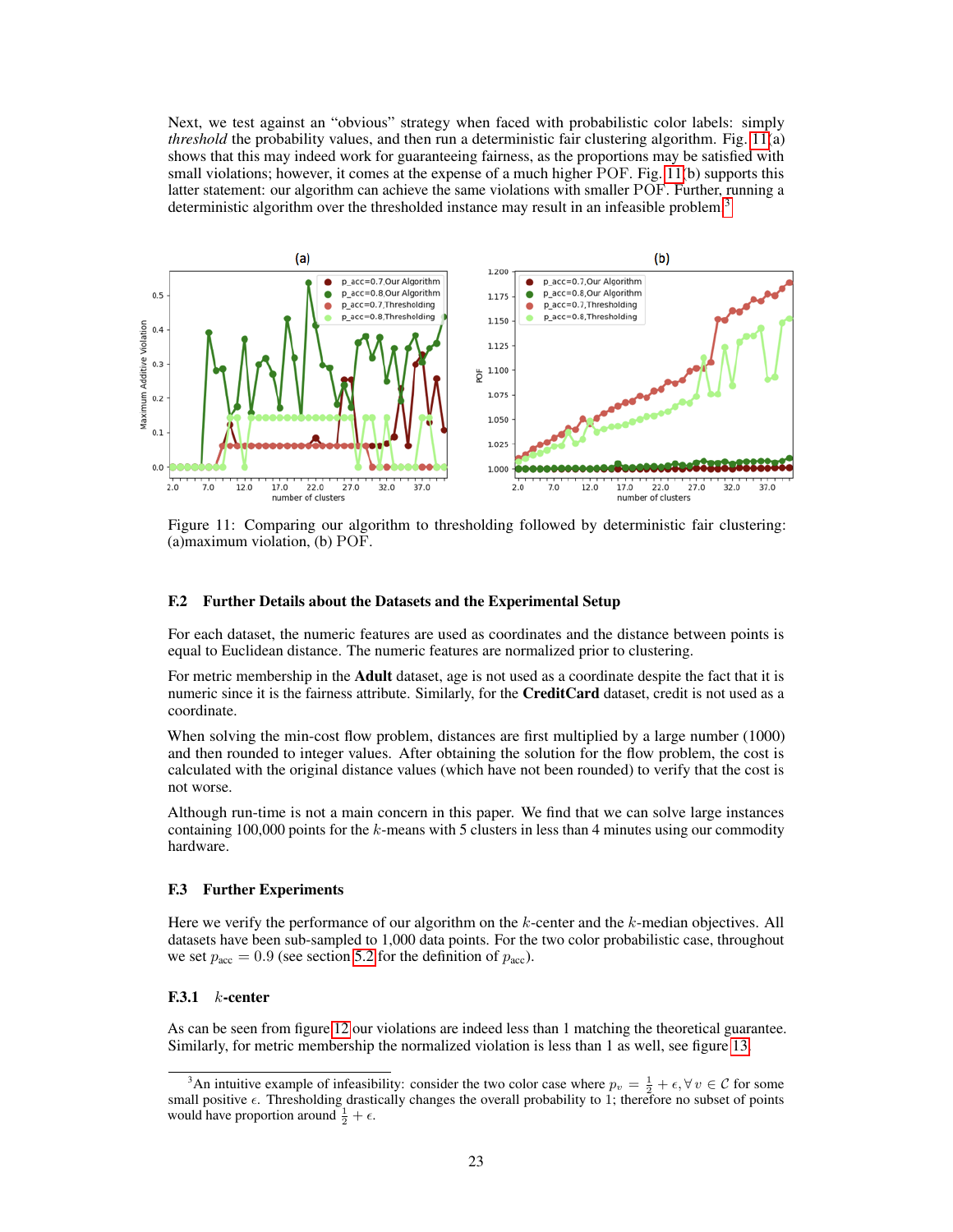<span id="page-10-0"></span>

Figure 12: k-center for the two color probabilistic case using the Bank dataset. (a): number of clusters vs maximum violation, (b): number of clusters vs POF.

<span id="page-10-1"></span>

Figure 13: k-center for the metric membership problem using the Adult dataset (metric membership over age). (a): number of clusters vs normalized maximum violation, (b): number of clusters vs POF.

## F.3.2  $k$ -median

Similar observations apply to the k-median problems. That is, our algorithm indeed leads to small violations not exceeding 1 in keeping with the theory. See figure [14](#page-11-0) for the two color probabilistic case and figure [15](#page-11-1) for the metric membership case.

### F.3.3 Further Experiments on the Census1990 Dataset with the Large Cluster Assumption

We ran the large cluster experiment on **Census1990** dataset the for different values of  $k$ ; Fig. [16](#page-11-2) shows a reasonable (and expected) degradation in quality.